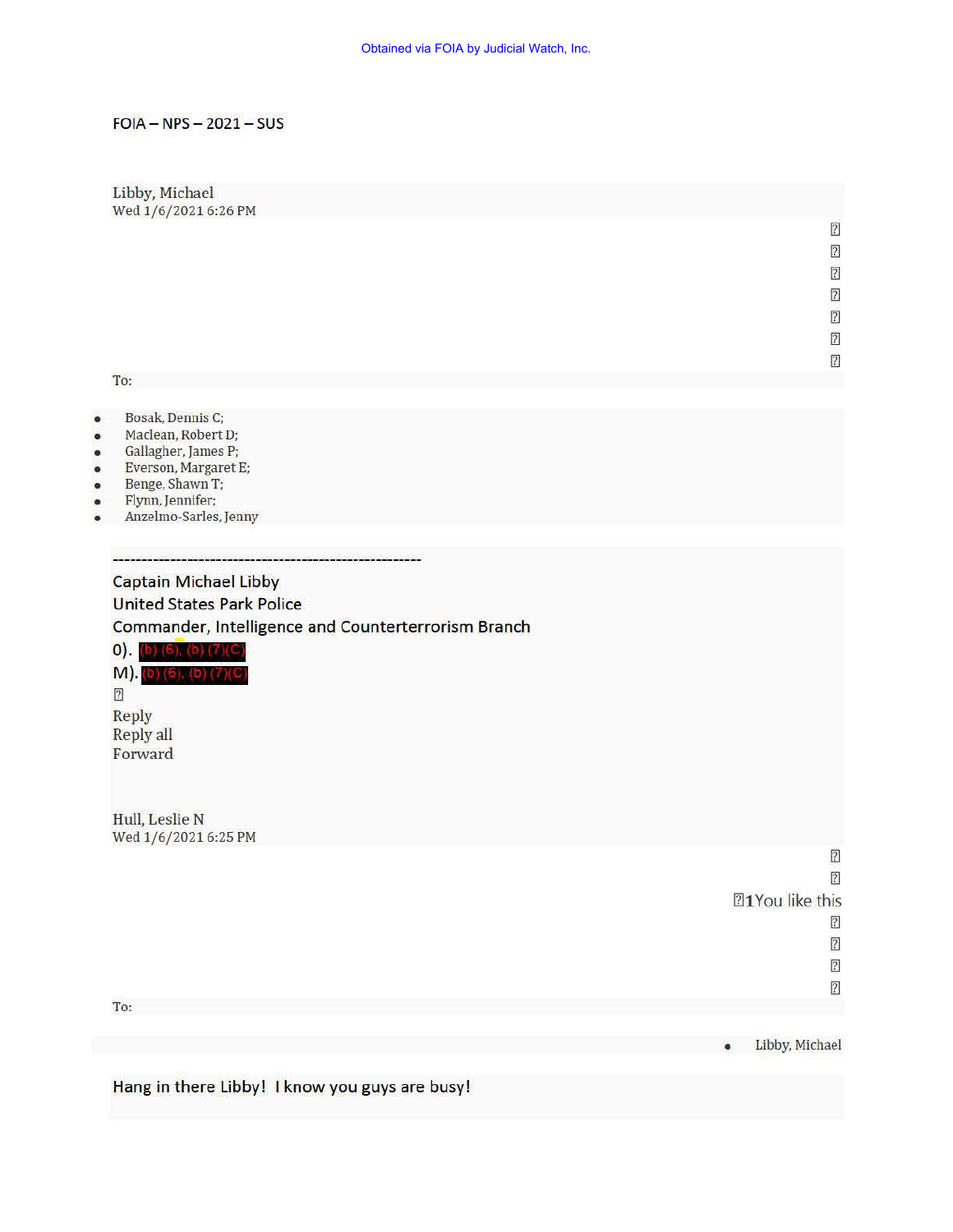VIr

Neil Hull CISSP / ATO II / ITIL v4 / KCBS-CJ Chief of Information Management Office US Park Police

(b) (6), (b) (7)(C) 0) (6). (b) (7) (C) @nps.gov

How can I make you a Hero?

 $\boxed{2}$ 

Libby, Michael Wed  $1/6/20216:25$  PM

> $\overline{?}$  $\overline{?}$  $[2] \centering% \includegraphics[width=1.0\textwidth]{Figures/PN1.png} \caption{The 3D (black) model with the same parameters. The blue line shows the same time. The red line shows the same time. The red line shows the same time. The red line shows the same time. The red line shows the same time. The red line shows the same time. The red line shows the same time. The red line shows the same time. The red line shows the same time. The red line shows the same time. The red line shows the same time. The red line shows the same time. The red line shows the same time. The red line shows the same time. The red line shows the same time. The red line shows the same time. The red line shows the same time. The red line shows the same time. The red line shows the same time. The red line shows the same time. The red line shows the same time. The red line shows the same time. The$  $\boxed{2}$  $[2] \centering% \includegraphics[width=1.0\textwidth]{images/TransY.pdf} \caption{The first two different values of $y$ and $z$ and $z$ are shown in the left (upper) and the right (lower) and the right (lower) are shown in the right (lower) and the right (lower) are shown in the right (lower) and the right (lower) are shown in the right (lower) and the right (lower) are shown in the right (lower) and the right (lower) are shown in the right (lower) and the right (lower) are shown in the right (lower) and the right (lower) are shown in the right (lower) and the right (lower) are shown in the right (lower) and the right (lower) are shown in the right (lower) and the right (lower) are shown in the right (lower) and the right (lower) are shown in the right (lower) and the right (lower)$

 $\sqrt{2}$  $\overline{2}$ 

To:

• Captain Michael Libby United States Park Police Commander, Intelligence and Counterterrorism Branch  $(b)$  (6), (b) (7)(C)  $M$ ) (b) (6), (b) (7)(C)  $\boxed{2}$ Libby, Michael Wed  $1/6/20216:24$  PM  $\overline{?}$  $[2] \centering% \includegraphics[width=1.0\textwidth]{Figures/PN1.png} \caption{The 3D (black) model with the same parameters. The blue line shows the number of times, and the blue line shows the number of times, and the blue line shows the number of times, and the blue line shows the number of times, and the blue line shows the number of times, and the blue line shows the number of times, and the blue line shows the number of times, and the blue line shows the number of times, and the blue line shows the number of times, and the blue line shows the number of times, and the blue line shows the number of times, and the blue line shows the number of times, and the blue line shows the number of times, and the blue line shows the number of times, and the blue line shows the number of times, and the blue line shows the number of times, and the blue line shows the number of times, and the blue line shows the number of$  $\overline{?}$  $\boxed{7}$  $\boxed{2}$  $\boxed{2}$  $\boxed{2}$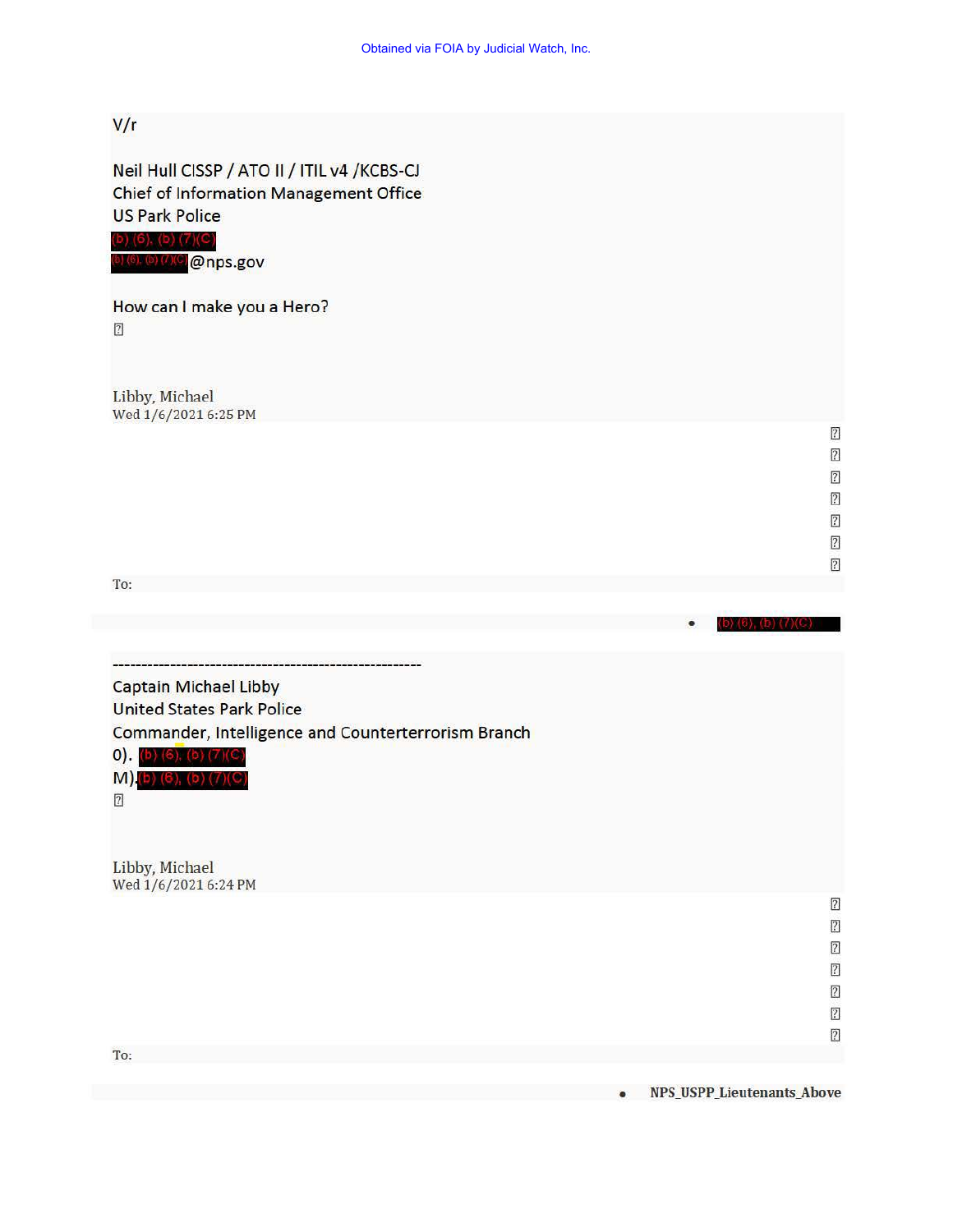# (13) Live | Facebook

Captain Michael Libby United States Park Police

Commander, Intelligence and Counterterrorism Branch

 $0)$ . (b) (6), (b) (7)(C)

M). (b) (6). (b) (7)(C)

Bernhardt, David L Wed  $1/6/20216:34$  PM

To:

- Adamchik, Mark;
- NPS USPP Notifications;
- NPS USPP NYFO NOTIFICATIONS;
- Zerzan, Gregory P;
- Benge, Shawn T

+10 others

Major: Thank you for the excellent report. I and the American people appreciate the tremendous efforts of the USPP to appropriately assist the needs of the USCP when called. I thank you and your colleagues for all their effort today.

Get Outlook for iOS <sup>2</sup> Reply Reply all Forward

Libby, Michael Wed 1/6/2021 5:55 PM

> $\boxed{2}$  $\overline{?}$  $\boxed{?}$  $\sqrt{2}$  $\boxed{2}$

> > $\boxed{2}$

 $\sqrt{2}$  $\sqrt{2}$ [7] <sup>2</sup> 2 <sup>2</sup>  $\sqrt{2}$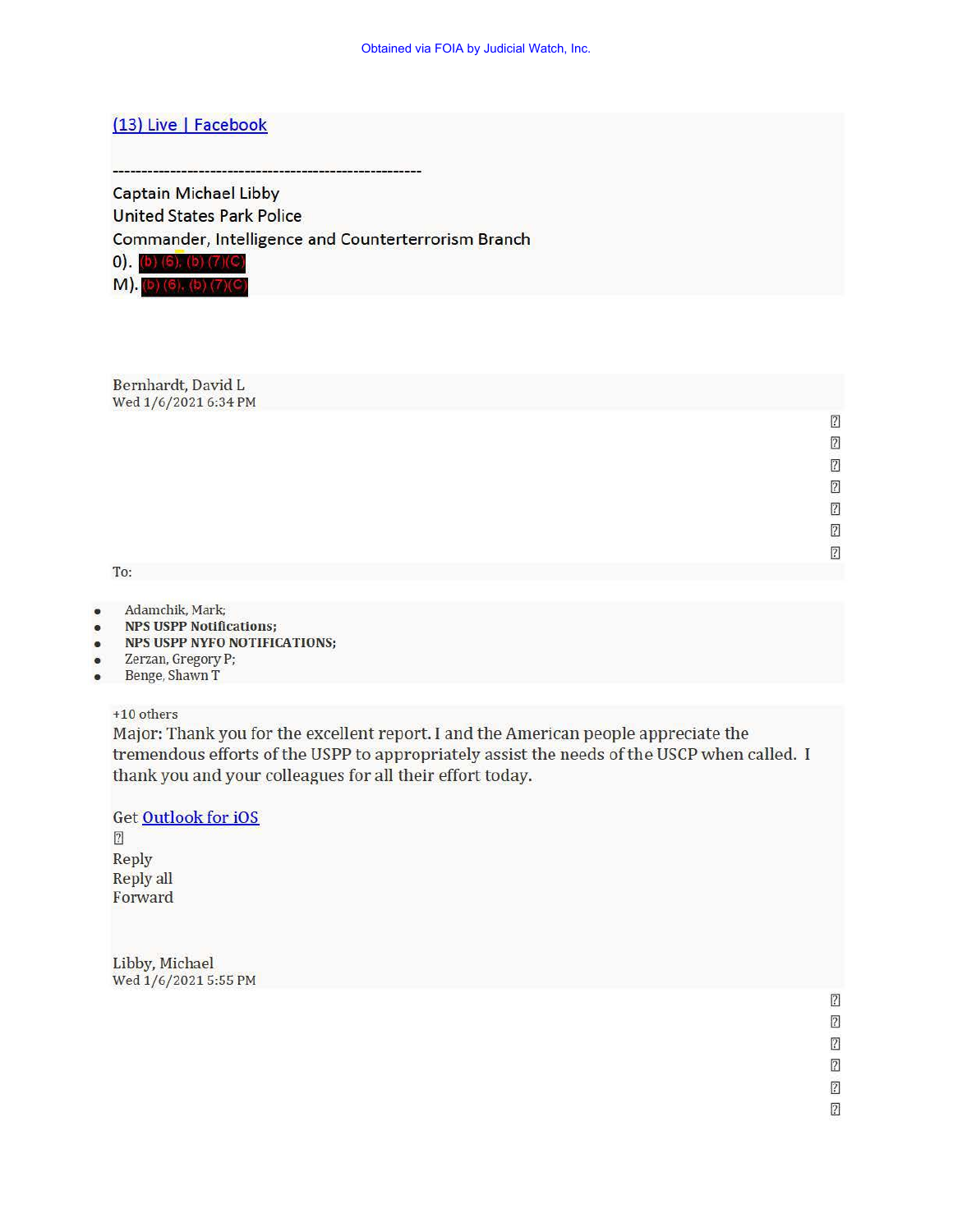|                                                     | $[2] \centering% \includegraphics[width=1.0\textwidth]{Figures/PN1.png} \caption{The 3D (black) model with the same parameters (blue) and (red) and (blue) and (blue) are (red) and (blue) are (red). The left side is the same as the right side is the same as the right side is the same as the right side is the same as the right side is the same as the right side is the same as the right side is the same as the right side is the same as the right side is the same as the right side is the same as the right side is the same as the right side is the same as the right side is the same as the right side is the same as the right side is the same as the right side is the same as the right side is the same as the right side is the same as the right side is the same as the right side is the same as the right side is the same as the right side is$                                      |
|-----------------------------------------------------|--------------------------------------------------------------------------------------------------------------------------------------------------------------------------------------------------------------------------------------------------------------------------------------------------------------------------------------------------------------------------------------------------------------------------------------------------------------------------------------------------------------------------------------------------------------------------------------------------------------------------------------------------------------------------------------------------------------------------------------------------------------------------------------------------------------------------------------------------------------------------------------------------------------------|
| To:                                                 |                                                                                                                                                                                                                                                                                                                                                                                                                                                                                                                                                                                                                                                                                                                                                                                                                                                                                                                    |
|                                                     | <b>NPS USPP Intel Group</b>                                                                                                                                                                                                                                                                                                                                                                                                                                                                                                                                                                                                                                                                                                                                                                                                                                                                                        |
|                                                     |                                                                                                                                                                                                                                                                                                                                                                                                                                                                                                                                                                                                                                                                                                                                                                                                                                                                                                                    |
| <b>Captain Michael Libby</b>                        |                                                                                                                                                                                                                                                                                                                                                                                                                                                                                                                                                                                                                                                                                                                                                                                                                                                                                                                    |
| <b>United States Park Police</b>                    |                                                                                                                                                                                                                                                                                                                                                                                                                                                                                                                                                                                                                                                                                                                                                                                                                                                                                                                    |
| Commander, Intelligence and Counterterrorism Branch |                                                                                                                                                                                                                                                                                                                                                                                                                                                                                                                                                                                                                                                                                                                                                                                                                                                                                                                    |
| $\mathsf{O}$ ).<br>$(6)$ $(b)$ $(7)$                |                                                                                                                                                                                                                                                                                                                                                                                                                                                                                                                                                                                                                                                                                                                                                                                                                                                                                                                    |
| M). (b) (6), (b) (7)(C                              |                                                                                                                                                                                                                                                                                                                                                                                                                                                                                                                                                                                                                                                                                                                                                                                                                                                                                                                    |
| $\sqrt{2}$                                          |                                                                                                                                                                                                                                                                                                                                                                                                                                                                                                                                                                                                                                                                                                                                                                                                                                                                                                                    |
| $\boxed{2}$                                         |                                                                                                                                                                                                                                                                                                                                                                                                                                                                                                                                                                                                                                                                                                                                                                                                                                                                                                                    |
| You forwarded this message on Wed 1/6/2021 5:55 PM  |                                                                                                                                                                                                                                                                                                                                                                                                                                                                                                                                                                                                                                                                                                                                                                                                                                                                                                                    |
|                                                     |                                                                                                                                                                                                                                                                                                                                                                                                                                                                                                                                                                                                                                                                                                                                                                                                                                                                                                                    |
| AM                                                  |                                                                                                                                                                                                                                                                                                                                                                                                                                                                                                                                                                                                                                                                                                                                                                                                                                                                                                                    |
| Adamchik, Mark<br>Wed 1/6/2021 5:53 PM              |                                                                                                                                                                                                                                                                                                                                                                                                                                                                                                                                                                                                                                                                                                                                                                                                                                                                                                                    |
|                                                     | $\sqrt{2}$                                                                                                                                                                                                                                                                                                                                                                                                                                                                                                                                                                                                                                                                                                                                                                                                                                                                                                         |
|                                                     | $\boxed{2}$                                                                                                                                                                                                                                                                                                                                                                                                                                                                                                                                                                                                                                                                                                                                                                                                                                                                                                        |
|                                                     | $[2] \centering% \includegraphics[width=1.0\textwidth]{Figures/PN1.png} \caption{The 3D (black) model with the same parameters. The blue line shows the same time. The blue line shows the same time. The red line shows the same time. The red line shows the same time. The red line shows the same time. The red line shows the same time. The red line shows the same time. The red line shows the same time. The red line shows the same time. The red line shows the same time. The red line shows the same time. The red line shows the same time. The red line shows the same time. The red line shows the same time. The red line shows the same time. The red line shows the same time. The red line shows the same time. The red line shows the same time. The red line shows the same time. The red line shows the same time. The red line shows the same time. The red line shows the same time. The$ |
|                                                     | $\sqrt{2}$                                                                                                                                                                                                                                                                                                                                                                                                                                                                                                                                                                                                                                                                                                                                                                                                                                                                                                         |
|                                                     | $[2] \centering% \includegraphics[width=1.0\textwidth]{images/TransY.pdf} \caption{The first two different values of $y$ and $y$ and $z$ are the same as in Figure \ref{fig:max}.} \label{fig:max}$                                                                                                                                                                                                                                                                                                                                                                                                                                                                                                                                                                                                                                                                                                                |
|                                                     | $\overline{?}$                                                                                                                                                                                                                                                                                                                                                                                                                                                                                                                                                                                                                                                                                                                                                                                                                                                                                                     |
|                                                     | $[2] \centering% \includegraphics[width=1.0\textwidth]{Figures/PD1.png} \caption{The 3D (black) model with the same parameters. The blue line shows the same time. The blue line shows the same time. The red line shows the same time. The red line shows the same time. The red line shows the same time. The red line shows the same time. The red line shows the same time. The red line shows the same time. The red line shows the same time. The red line shows the same time. The red line shows the same time. The red line shows the same time. The red line shows the same time. The red line shows the same time. The red line shows the same time. The red line shows the same time. The red line shows the same time. The red line shows the same time. The red line shows the same time. The red line shows the same time. The red line shows the same time. The red line shows the same time. The$ |

To:

#### • NPS USPP Notifications;

- NPS USPP NYFO NOTIFICATIONS;
- Zerzan, Gregory P;
- Benge, Shawn T;
- Flynn, Jennifer

#### +10 others

Following the permitted event at the Ellipse, a large crowd breached police lines at the Capitol to include gaining unauthorized access to the building. US Capitol Police (USCP) made a direct support request to several agencies including the USPP.

MPD declared the activity a riot (per commander assigned to the MPD-JOCC). USCP and MPD both reported empty on less lethal pepper ball at the West Front of the Capitol and were actively being assaulted. Several USCP officers were reported injured. USPP authorized (b) (5)

USPP had pepper ball and pepper spray engagements with criminal actors actively assaulting officers, destroying property, and crossing a police line.